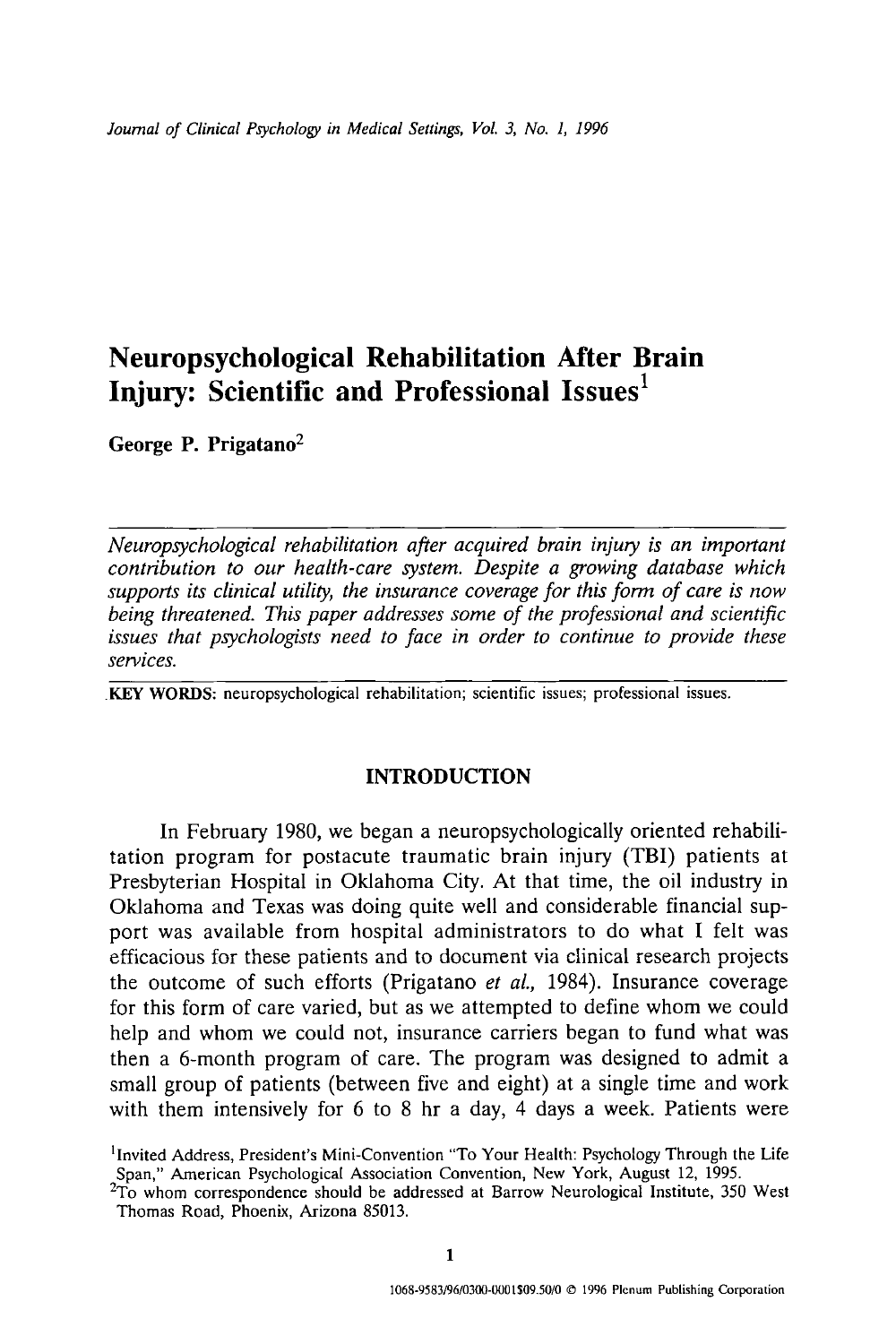discharged at the same time and we could directly measure whom we had helped and whom we had not.

However, times have changed. In this paper, I review some of those changes and the scientific and professional issues that now confront us. These issues, if not dealt with effectively, threaten the delivery of services that are badly needed by some brain dysfunctional patients. If psychology, as a profession and scientific discipline, helps deal with these problems, we will clearly add something positive to the health care of our nation.

# **WHY DO WE NEED NEUROPSYCHOLOGICAL**  REHABILITATION?

A substantial body of knowledge documents three important facts:

- 1. Damage to the cerebral hemispheres (as well as the cerebellum) leads to permanent changes in neuropsychological functioning.
- 2. While certain functions may improve with time, there is always a permanent residual impairment and those residual impairments have definite psychosocial consequences.
- 3. Without specialty rehabilitation programs aimed at dealing with these disturbances and their psychosocial impact, the adaptation of patients and families may well deteriorate with time.

A sample of empirical findings is reviewed to document these points. One outcome paper from the Traumatic Coma Data Bank (TCDB) project, which was funded by the National Institute of Neurological Disorders and Stroke, investigated neuropsychological outcome one year after severe TBI. Severe TBI was defined as an admitting Glasgow Coma Scale (GCS) score between 3 and 8. More than two-thirds of these patients were unable to complete even a neurobehavioral assessment at a 1-year follow-up due to significant neuropsychological impairments. Of the patients formally studied, significant disturbances in memory and speed of information processing were documented (Levin *et al.,* 1990).

In the United Kingdom (UK), Brooks, McKinlay, Symington, and Campsie (1987) followed 98 severely head-injured patients over a 7-year period after injury. While 86% of these individuals were employed before their injury, only 29% were employed during the follow-up period. Disturbances in memory and speed of information processing clearly separated "workers" from "nonworkers." In addition, Brooks *et al.* (1987) showed that behavioral and emotional disorders, which are common with these types of injuries, also separate those who were employed from those who were unemployed.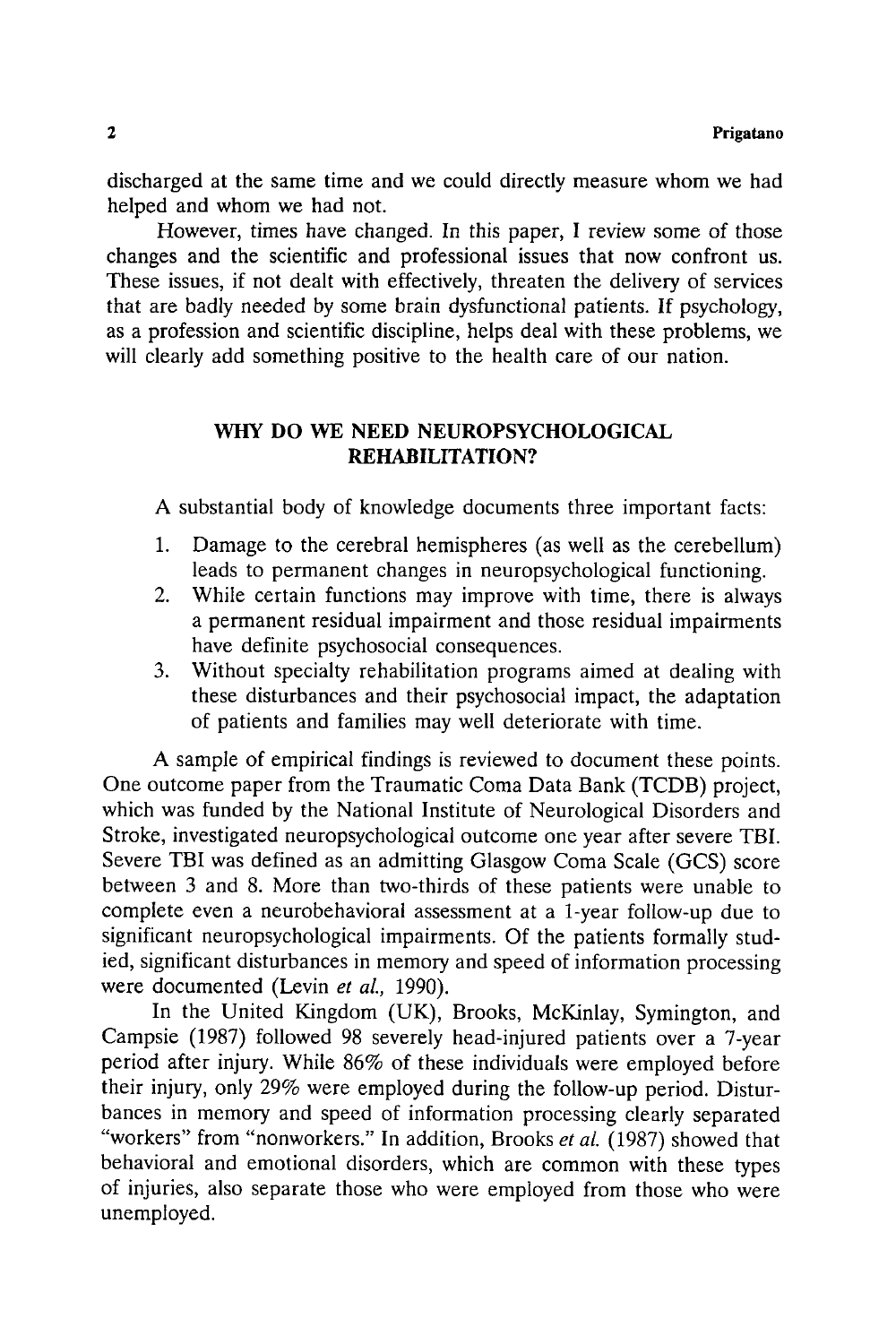#### **Neuropsychological Rehabilitation After Brain Injury 3**

Although the severity of some neuropsychological disturbances may plateau with time, the psychosocial consequences do not. Rutter and colleagues (Rutter, 1983) showed that while measures sensitive to speed of information processing may improve during the first 1 to 2 years after injury in TBI children, there is an exponential increase in new psychiatric or behavioral disorders during this time. The more recent work of Kenneth Jaffe and J'May Rivara documents this same point (see Rivara, 1994; Rivara *et al.,* 1994). They have shown that not only do the children progressively fall behind academically compared to their age-matched peers, but also family members show global deterioration in their ability to cope with a variety of stressors with the passage of time. Kreutzer, Marwitz, and Kepler (1992), in a review paper, have documented the long-term negative impact that TBI has on family members. Without neuropsychologically oriented rehabilitation, this is the natural course of significant bilateral cerebral dysfunction in adults and children.

# EFFICACY OF NEUROPSYCHOLOGICAL REHABILITATION: PROCESS AND OUTCOME DATA

Given the inevitable residual neuropsychological disturbances and the declining psychosocial adjustment of these patients, what is the evidence that neuropsychologically oriented rehabilitation makes a substantial difference? A few studies that appeared between 1984 and 1994 attempted to answer this question. Prigatano *et al.* (1984) showed that 50% of TBI patients involved in a neuropsychologically oriented rehabilitation program were able to return to full-time gainful employment after their rehabilitation. These patients were postacute and had already failed to establish adequate psychosocial adjustment on their own or by using traditional rehabilitation. In that study, however, the sobering observation that 36% of the control patients were able to work emphasized that modifications in the existing neuropsychological rehabilitation program had to be made. The establishment of a work trial as a part of rehabilitation as opposed to something after rehabilitation was instituted. Work trials seemed to increase the number of individuals who were able to be productive after brain injury even through the percentage that was actually able to be gainfully employed did not change (Prigatano *et al.,* 1994).

Ben-Yishay *et al.* (1985) also reported that 50% of patients undergoing their rehabilitation program were able to return to gainful employment. Unfortunately, no control group was utilized. In an extended study by Prigatano and others (1986), similar percentage figures for returning to work were reported for TBI patients and the neuropsychological and behavioral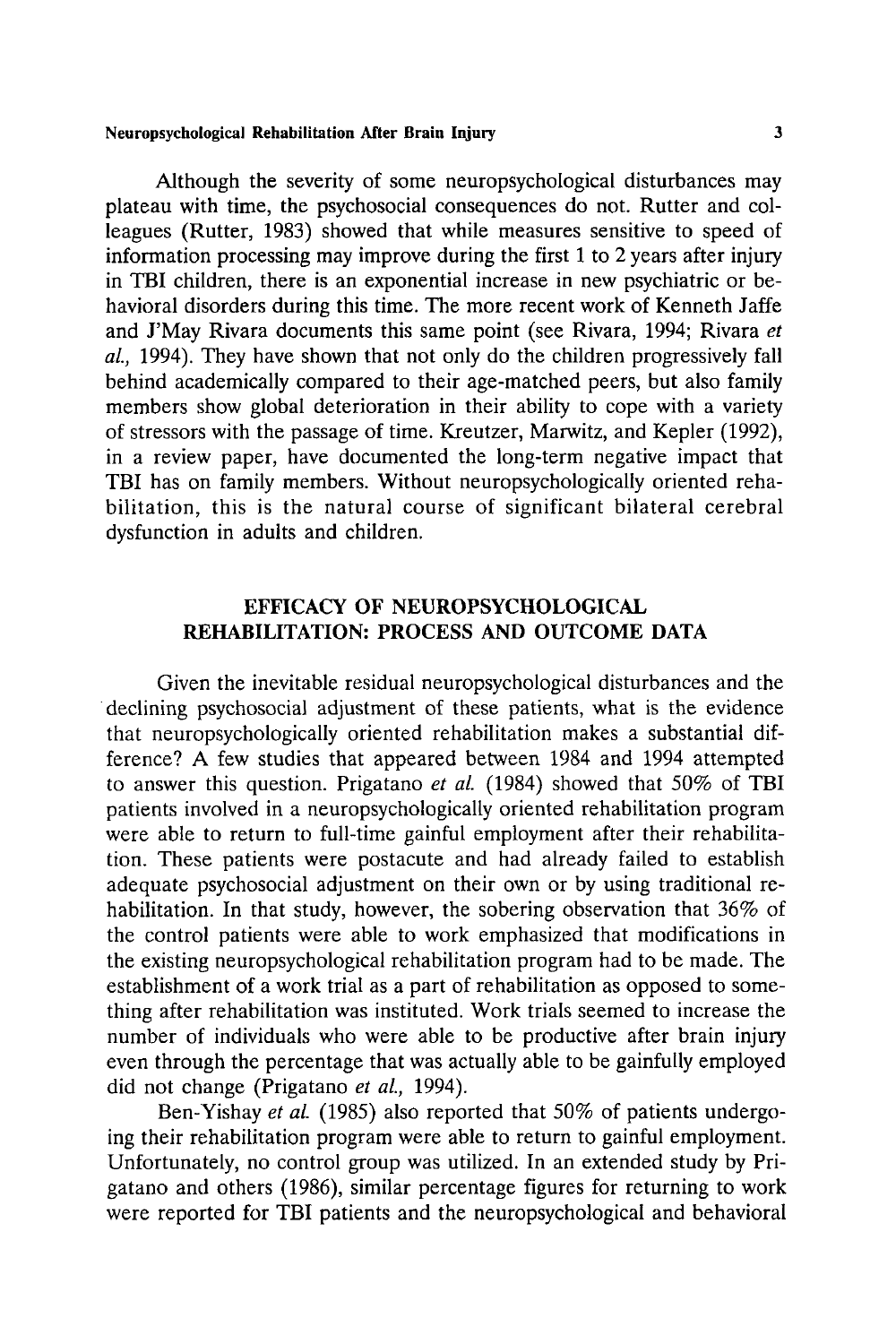problems that separated those that returned to work compared to those who did not were documented. The problem of impaired self-awareness was clearly identified as a major deterrent for returning to a productive lifestyle.

Ben-Yishay and Prigatano (1990) summarized some of the major ingredients in cognitive rehabilitation and work done by Ben-Yishay and colleagues on predictors of return to a productive lifestyle. Although severity of coma and neuropsychological deficits accounted for a portion of the variance (i.e., 7% and 12%, respectively), the most powerful predictors were the patients' capacities to learn to control their emotional reactions, to interact successfully with others during small group activities, and to show acceptance and awareness of their disabilities (i.e., 46% of the variance). The ability, therefore, to integrate socially with others during rehabilitation seems to be a powerful predictor of outcome.

The follow-up work by Rattok *et al.* (1992) further clarified these earlier observations. Patients who had received rehabilitation that emphasized small-group interaction and the ability to adjust in small groups tended to show not only greater self-control but perhaps increased awareness of their residual disabilities. It is difficult to measure and therefore to illustrate that this particular variable is a major predictor of psychosocial outcome. However, it has repeatedly been my impression that individuals with a realistic sense of how they have been affected ultimately make much better adjustments. Knowledge about the self does not always lead to depression as some have implied (Godfrey, Partridge, Knight, & Bishara, 1993). It can lead to more effective problem solving.

In Europe, Christensen, Pinner, Moiler Pederson, Teasdale, and Trexler (1992) further documented that the methods developed by Ben-Yishay *et al.* and Prigatano *et al.* were helpful in improving the psychosocial outcome of a variety of brain dysfunctional patients.

Finally, a recent study that utilized controls (Prigatano *et al.,* 1994) showed not only that neuropsychologically oriented rehabilitation was effective in returning approximately 50% of patients to gainful employment, but that an additional 25% could be helped to obtain and maintain meaningful voluntary work. This is no small contribution for individuals with devastating brain injuries that preclude them from becoming productive. Being able to be productive is a major symbol in our society for meaning, and without meaning (with or without brain injury) individuals do not do well in life (see Prigatano, 1989a; Prigatano, 1991). The potential usefulness of neuropsychological rehabilitation has now been recognized by others (Bergquist *et al.,* 1994).

Against this growing body of information concerning the efficacy of neuropsychological rehabilitation, there has been a major change in how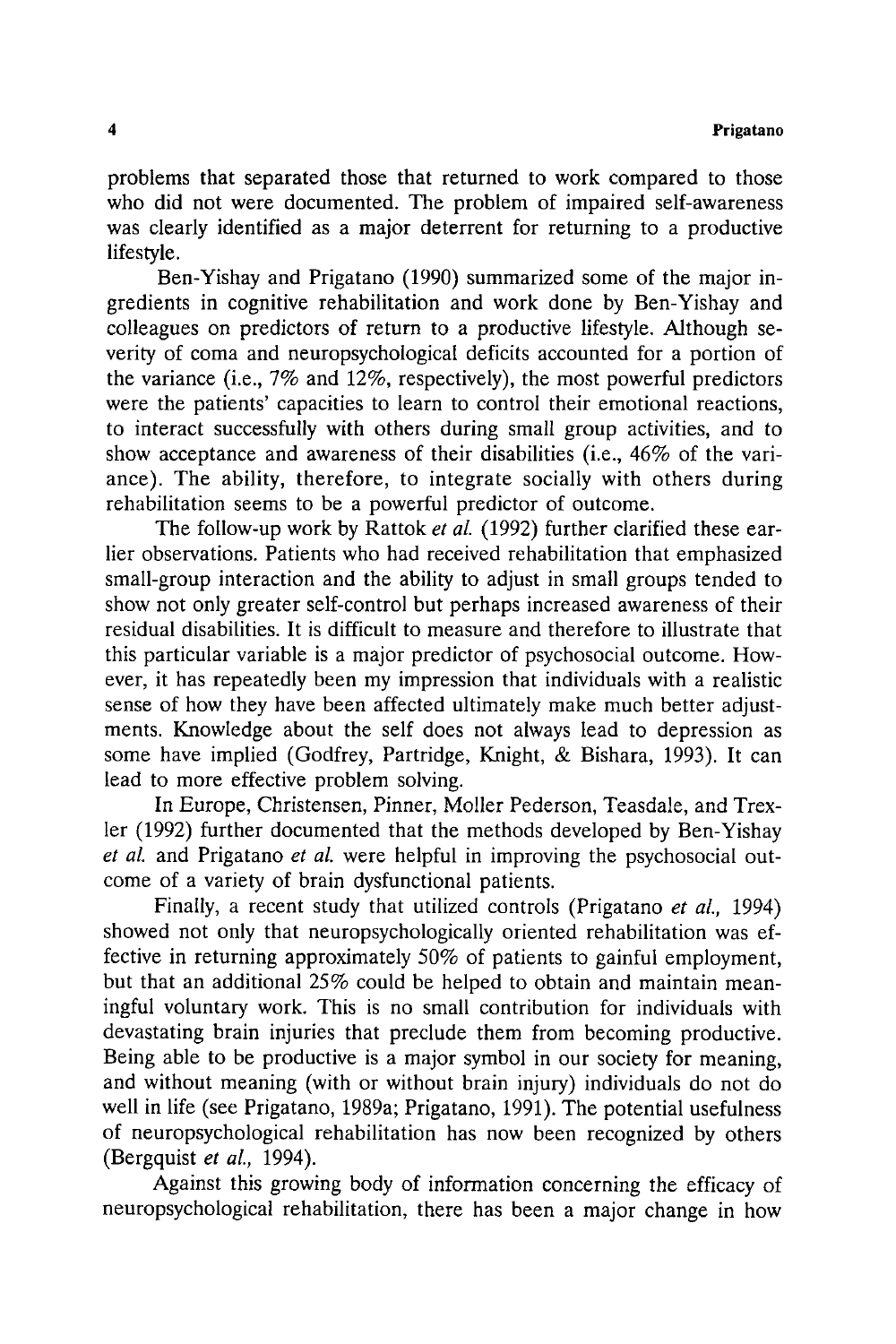#### **Neuropsychological Rehabilitation After Brain Injury** 5

health care is reimbursed in the United States. This financial tidal wave threatens to destroy existing programs as well as to preclude the development of other such programs. It is hard enough to develop a rehabilitation staff to deliver this type of service (see Prigatano *et al.,* 1986; Prigatano, 1989b), let alone find funds to pay for staff who have developed their professional skills to perform this type of work adequately. In the presence of this economic wave that threatens to destroy what we have accomplished in the last 10 to 15 years, it becomes extremely important for psychologists to face key scientific and professional issues that may help stem the tide so that work of this type can continue.

# PROFESSIONAL AND SCIENTIFIC ISSUES

From my perspective, there are four major scientific issues that we must face if the field of neuropsychological rehabilitation is to flourish in the future. First, well-controlled studies on the efficacy of neuropsychological rehabilitation (which includes cognitive remediation or rehabilitation) must be performed (Ben-Yishay & Diller, 1993). One cannot make the claim that it is impossible to provide control groups. While a purely randomized group design may be difficult to approach in rehabilitation, the closer we come to it the more believable our findings will be.

Second, a scientific understanding of the mechanisms of recovery of higher cerebral deficits is crucial to establishing a strong link among neurosciences, cognitive neurosciences, and neuropsychological rehabilitation. As others have noted (Ben-Yishay & Diller, 1993), this link must develop for cognitive rehabilitation to have a sound theoretical and empirical basis. Some initial efforts have begun in this regard (Prigatano, 1995). Psychologists, as scientists, are in a unique position to add to this body of knowledge.

Third, scientific studies on the long-term outcome of individuals who receive neuropsychological rehabilitation versus those who do not are crucial. If it can be shown (and I believe that it can) that moderate to severely injured TBI patients show a progressive decline in employment when their higher cerebral deficits and emotional reactions to them are not fully addressed in rehabilitation, then a larger percentage of individuals receiving such care should remain gainfully employed and productive throughout their life. Work by Thomsen (1984) suggests that less than 10% of severe TBI patients will be working 10 to 15 years after injury. This finding is in contrast to the 30% reported by others who studied patients 2 to 7 years after injury (Brooks *et al.,* 1987; Prigatano, Klonoff, & Bailey, 1987). The question is, How about patients who receive neuropsychological rehabili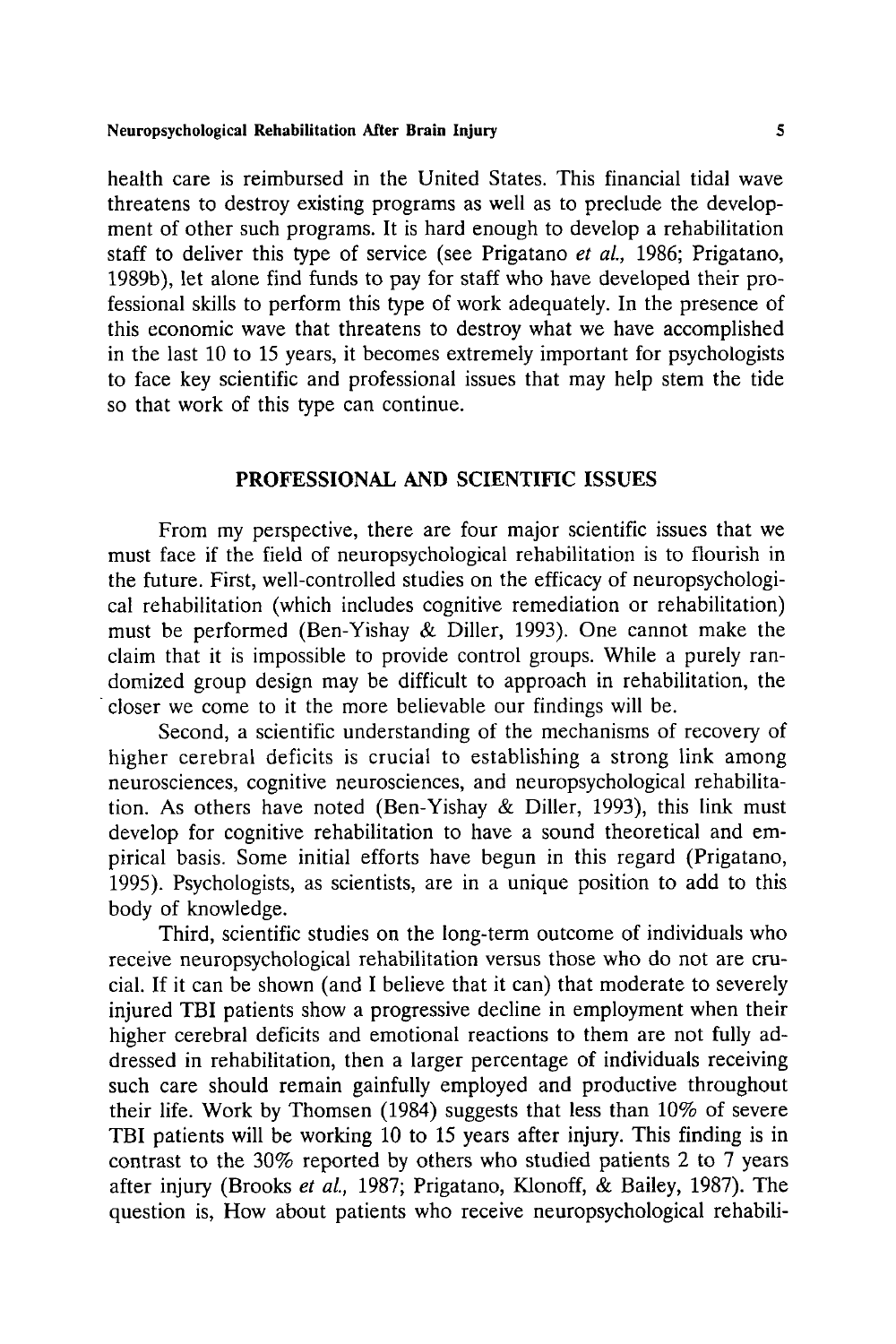tation? I would predict that about 40% of these individuals will maintain gainful employment, compared to the 10% who do not receive such rehabilitation services.

Fourth, studies are needed to assess adequately the long-term economic benefits of such rehabilitation. The economic benefits should not be limited to the amount of services that are provided for individuals, wages that are recaptured, etc. It should also include the cost associated with family members of brain-dysfunctional patients seeking mental health services and being unable to work because of an injured loved one. Some initial work has begun in this regard (Teasdale, 1995).

In addition to these scientific issues, there are three professional issues that have to be dealt with. First, neuropsychologists involved in rehabilitation must find some way to communicate effectively with thirdparty payers about how to spend rehabilitation dollars wisely. Putting the majority of financial support into early medical and rehabilitative care is unwise. These patients (and their families) have life-long needs. Unless the rehabilitation dollar can be spread over many years, these patients will not be served adequately. It is my belief that monies should be set aside, particularly for working with young adult patients approximately 1 to 2 years after their injury. At that point, aggressive efforts at neuropsychological rehabilitation may be especially helpful in avoiding long-term costs. Also, funds should be set aside to work with brain-dysfunctional children at key developmental stages when it may be crucial to work with them to facilitate overall level of recovery and adaptation.

Second, psychologists involved in rehabilitation should take seriously their responsibility not to waste rehabilitation dollars. It is extremely important that psychologists working with brain-dysfunctional patients have well-developed diagnostic and therapeutic skills. The need to know when to begin treatment, when to stop it, and what kind of treatment is necessary is quite important.

Often, patients are given multiple neuropsychological tests and detailed neuropsychological reports are written which have very little practical information. Little is communicated regarding "what is wrong" with the patient and how that information can be used effectively by rehabilitation staff and family members.

Patients may also receive inappropriate rehabilitation. Two case examples come to mind. The first is a man with bilateral frontal lobe damage. He received rehabilitation services that included placing him in a job setting using a supported employment model. His degree of frontal lobe pathology was so extensive that his behavior was constantly socially inappropriate. He would make inappropriate comments or gestures. The degree of brain injury was such that it was highly unlikely that he could work in any kind of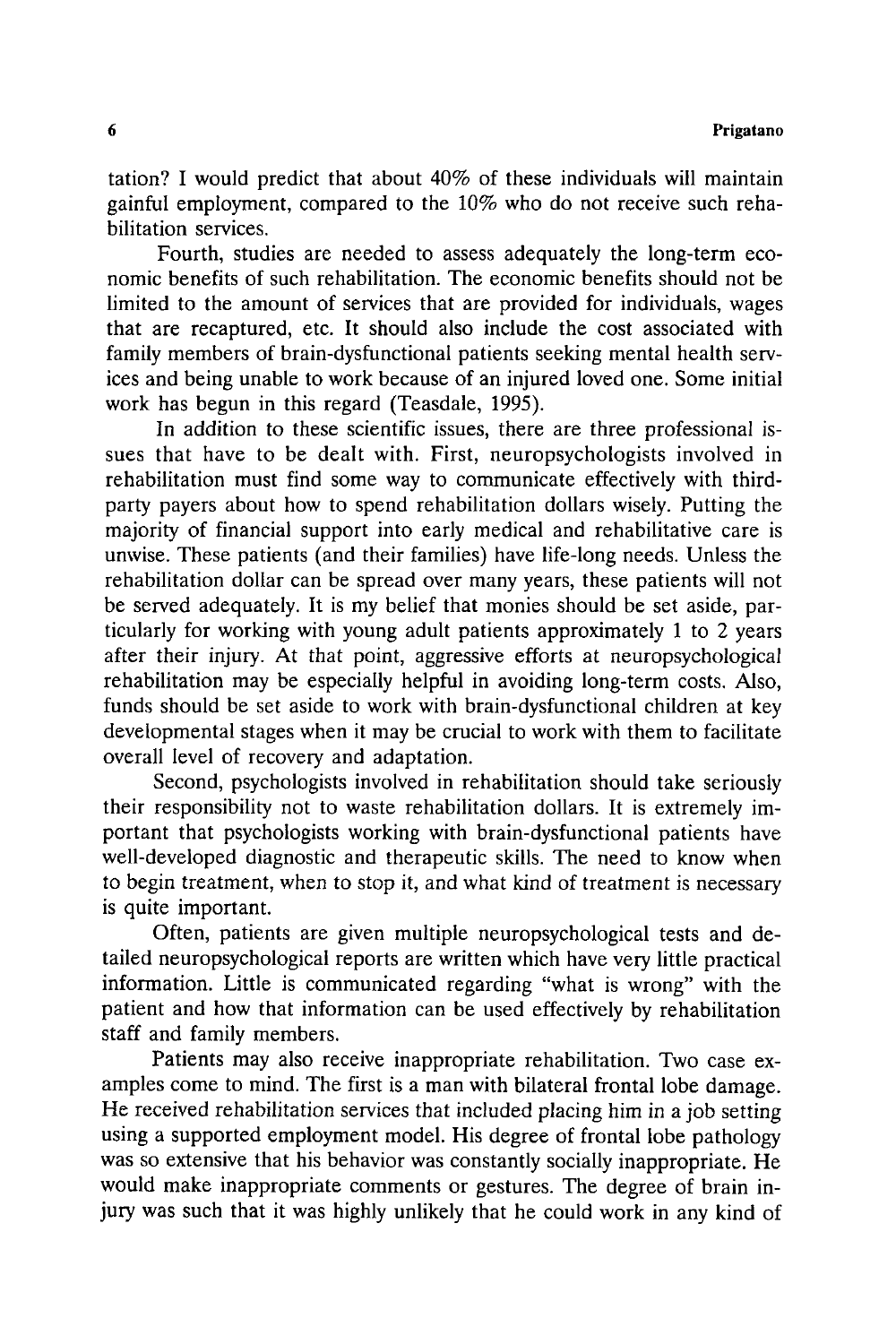#### **Neuropsychologieal Rehabilitation After Brain Injury** 7

setting where he interacted with people. The rehabilitation team, of which psychologists were members, fostered a treatment program aimed at work reentry even though it was unrealistic for this patient.

The second example is a young woman who suffered a mild head injury that resulted in a clear posttraumatic stress disorder. She demonstrated mild memory impairment, but was very emotionally labile, angry, and phobic over driving a car. She had continued sleep disturbances with an increase in headaches as she attempted to do any cognitive task. She behaved as if she were severely impaired when all objective evidence suggested mild neuropsychological impairments.

She was involved in a neurological rehabilitation program that was aimed primarily at helping patients with moderate to severe brain injury. Her litigation continued to fuel the notion that she had suffered a moderate to serious brain injury that was disabling to her, when, in fact, this had not occurred. A brief consultation revealed that many of her somatic complaints, which included headache, appeared to be a reaction to her being less efficient in performing cognitive tasks. In the past, she had put a great deal of energy into coping with stressful life situations by using her intellect and delving into her studies. When emotionally distressed, she would turn to academic pursuits for relief. The slightest change in her intellectual capacities, therefore, was overwhelming.

After a lengthy and expensive course of rehabilitation, she was told by a neuropsychologist that she could not continue to be worked with in psychotherapy until her headaches were medically under control. The patient's headaches, which had been medically treated, appeared to be a reaction precisely to her failure in coping. From my perspective, if the patient was worked with effectively in psychotherapy and cognitive remediation, this issue would be discussed and her headaches would be a part of the focus of her therapeutic work. Unfortunately, she was involved in a rehabilitation program that ultimately turned out to be impractical and expensive.

Clearly, dollars are being spent unwisely because rehabilitation therapists and psychologists may lack the proper skills to understand adequately and to treat the problems they confront. In this regard, it is extremely important that psychologists and rehabilitation specialists of all disciplines demonstrate that what they prescribe by way of treatment is in fact useful and helpful to the patient. Otherwise, third-party payers will continue to be skeptical of the benefit of neurorehabilitation. Equally powerful, the people who make decisions to reimburse for psychological services will do so based purely on financial considerations as opposed to informed healthcare decisions.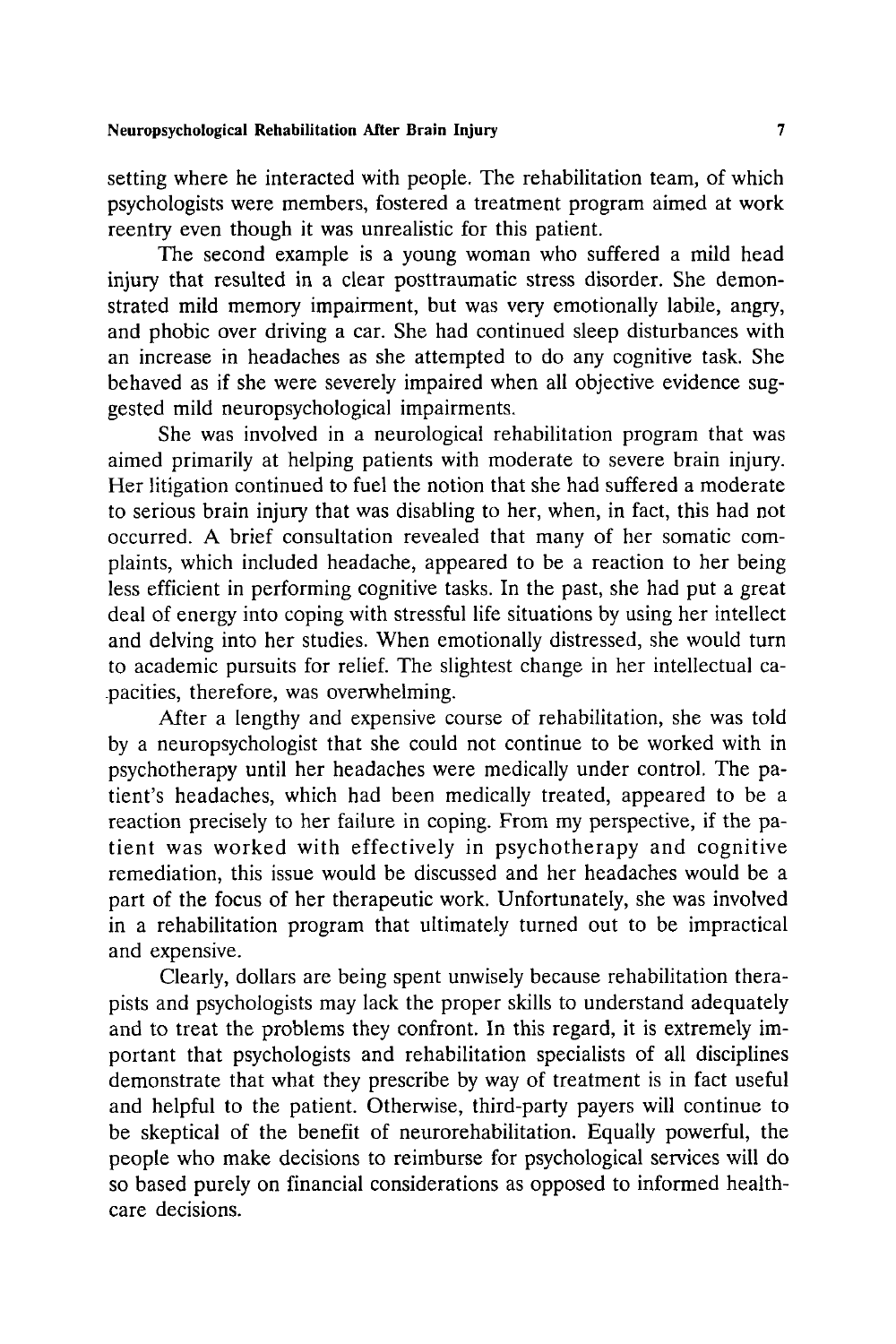The third professional issue that faces neuropsychologists is to apply the American Psychological Association (APA) code of ethics when dealing with the marketplace. The APA has produced one of the most lengthy set of guidelines governing the ethical behavior of people who provide healthcare services. Many other professions do not have such extensive guidelines. Our organization is committed to ethical behavior; therefore, it is extremely important that we price our services fairly and not base it totally on what others will pay. It is important to keep the profit motive in check when dealing with the health-care needs of other individuals. This caveat applies to us as well as to managed care systems. I would quickly add, however, that we also should not give away valuable services simply because managed care programs will pay less for them. In setting fees, clinical neuropsychologists as well as psychologists as a whole should consider not only what is equitable by way of return for their time, given their training and experience, but the demonstrated positive impact their interventions have on a patient and family. We desperately need solid leadership and research that documents the value of various forms of psychological services within the national health-care system.

#### CONCLUSIONS

This presentation has highlighted one example of clinical neuropsychologists' contributions to the health care of brain-dysfunctional patients. Clearly, we have services to provide that are both useful and valuable. There is a strong need to clarify and take seriously certain scientific and professional issues surrounding this type of work. If we do so, we can ensure that neuropsychological rehabilitation for brain-dysfunctional patients will continue to be a viable activity, both professionally and scientifically.

### ACKNOWLEDGMENTS

The author would like to thank Barbara Todd and Judy Wilson for their secretarial assistance in preparing the manuscript and Shelley Kick, Ph.D., for her editorial review and comments.

### REFERENCES

Ben-Yishay, Y., & Diller, L. (1993). Cognitive remediation in traumatic brain injury: Update and issues. *Archives of Physical Medicine Rehabilitation, 74,* 204-213.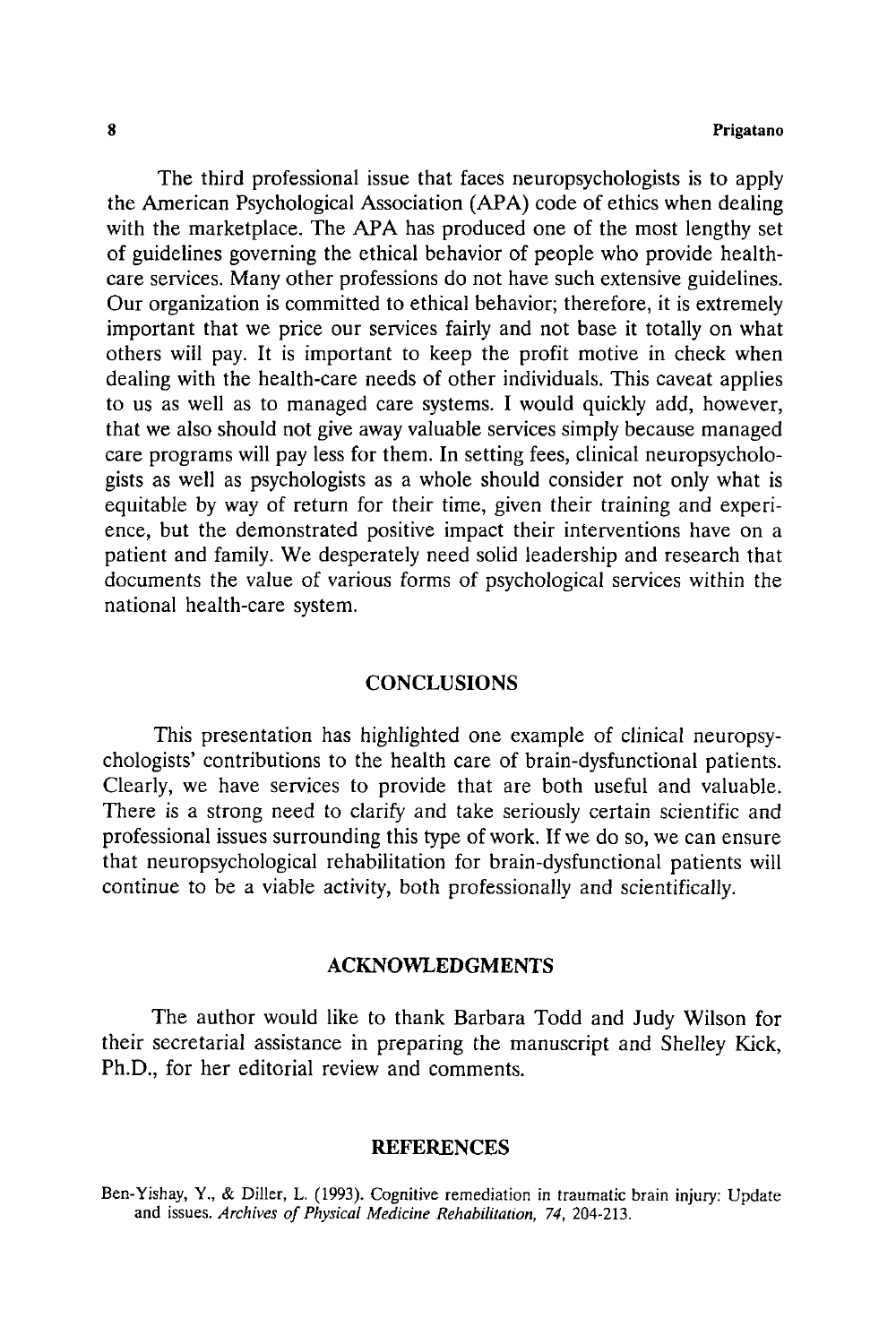#### **Neuropsychological Rehabilitation After Brain Injury 9**

- Ben-Yishay, Y., & Prigatano, G. P. (1990). Cognitive remediation. In M. Rosenthal, E. R. Griffith, M. R. Bond, and J. D. Miller (Eds.), *Rehabilitation of the adult and child with traumatic brain injury* (pp. 393-409). Philadelphia, PA: F. A. Davis
- Ben-Yishay, Y., Rattok, J., Lakin, P., Piasetsky, E. D., Ross, B., Silver, S., Zide, E. & Ezrachi, O. (1985). Neuropsychologieal rehabilitation: Quest for a holistie approach. *Seminars in Neurology, 5,* 252-258.
- Bergquist, T. F., Boll, T. J., Corrigan, J. D., Harley, J. P., Malec, J. F., Millis, S. R., Schmidt, M. F. (1994). Neuropsychological rehabilitation: Proceedings of a consensus conference. *Journal of Head Trauma Rehabilitation,* 9(4), 50-61.
- Brooks, N., McKinlay, W., Symington, C., & Campsie, L. (1987). Return to work within the first seven years of severe head injury. *Brain Injury,* 1(1), 5-19.
- Christensen, A. L., Pinner, E. M., Moiler Pedersen, P., Teasdale, T. W., & Trexler, L. E. (1991). Psychosocial outcome following individualized neuropsychological rehabilitation of brain damage. *Acta Neurologica Scandhlavica, 85,* 32-38.
- Godfrey, H. P. D., Partridge, F. M., Knight, R. G., & Bisbara, S. (1993). Course of insight disorder and emotional dysfunction following closed-head injury: A controlled cross-sectional follow-up study. *Journal of Clinical and Experimental Neuropsychology, 15(4),* 503-515.
- Kreutzer, J. S., Marwitz, J. H., & Kepler, K. (1992). Traumatic brain injury: Family response and outcome. *Archives of Physical Medicine Rehabilitation, 73,* 771-778.
- Levin, H. S., Gary, H. E., Eisenberg, H. M., Ruff, R. M., Barth, J. T., Kruetzer, J., High, W. M., Portman, S., Foulkes, M. A., Jane, J. A., Marmarou, A., & Marshall, L. F. (1990). Neurobehavioral outcome 1 year after severe head injury experience of the Traumatic Coma Data Bank. *Journal of Neurosurgery, 73,* 699-709.
- Prigatano, G. P. (1989a). Work, love, and play after brain injury. *Bulletin of the Menninger Clinic,* 53(5), 414-431.
- Prigatano, G. P. (1989b). Bring it up in milieu: Toward effective traumatic brain injury rehabilitation interaction. *Rehabilitation Psychology,* 34(2), 135-144.
- Prigatano, G. P. (1991). Disordered mind, wounded soul: The emerging role of psychotherapy in rehabilitation after brain injury. *Journal of Head Trauma Rehabilitation,* 6(4), 1-10.
- Prigatano, G. P. (1995). *The current state of cognitive rehabilitation: Where we are, where we need to be.* Paper presented at the meeting on Links between Cognitive Science, Education and Cognitive Rehabilitation, James S. McDonnell Foundation meeting Eugene, OR, June 5.
- Prigatano, G. P., Fordyce, D. J., Zeiner, H. K., Roueche, J. R., Pepping, M., & Wood, B. (1984). Neuropsychological rehabilitation after closed head injury in young adults. *Journal of Neurology, Neurosurgery, and Psychiatry, 47,* 505-513.
- Prigatano, G. P., *et al.* (1986). *Neuropsychological Rehabilitation after Brain Injury.* Baltimore, MD: The Johns Hopkins University Press.
- Prigatano, G. P., Klonoff, P. S., & Bailey, I. (1987). Psychosocial adjustment associated with traumatic brain injury: Statistics BNI neurorehabilitation must beat. *BNI Quarterly, 3,*  10-17.
- Prigatano, G. P., Klonoff, P. S., O'Brien, K. P., Altman, I. M., Amin, K., Chiapello, D., Shepherd, J., Cunningham, M., & Mora, Maria (1994). Productivity after neuropsychologically oriented milieu rehabilitation. *Journal of Head Trauma Rehabilitation,* 9(1), 91-102.
- Rattok, J., Ben-Yishay, Y., Ezrachi, O., Lakin, P., Piasetsky, R., Ross, B., Silver, S., Vakil, E., Zide, E., & Diller, L. (1992). Outcome of different treatment mixes in a multidimensional neuropsychological rehabilitation program. *Neuropsychology,* 6(4), 395-415.
- Rivara, J'M. (1994). *Family functioning." Its role as a predictor of family and child outcomes in the first 3 years following childhood TBL* Presented at the Fourth Conference of the International Association for the Study of Traumatic Brain Injury, St. Louis, MO, Sept.
- Rivara, J'M, Jaffe, K., Polissar, N. L., Fay, G. C., Martin, K. M., Shurtleff, H. A., & Liao, S. (1994). Family functioning and children's academic performance and behavior problems